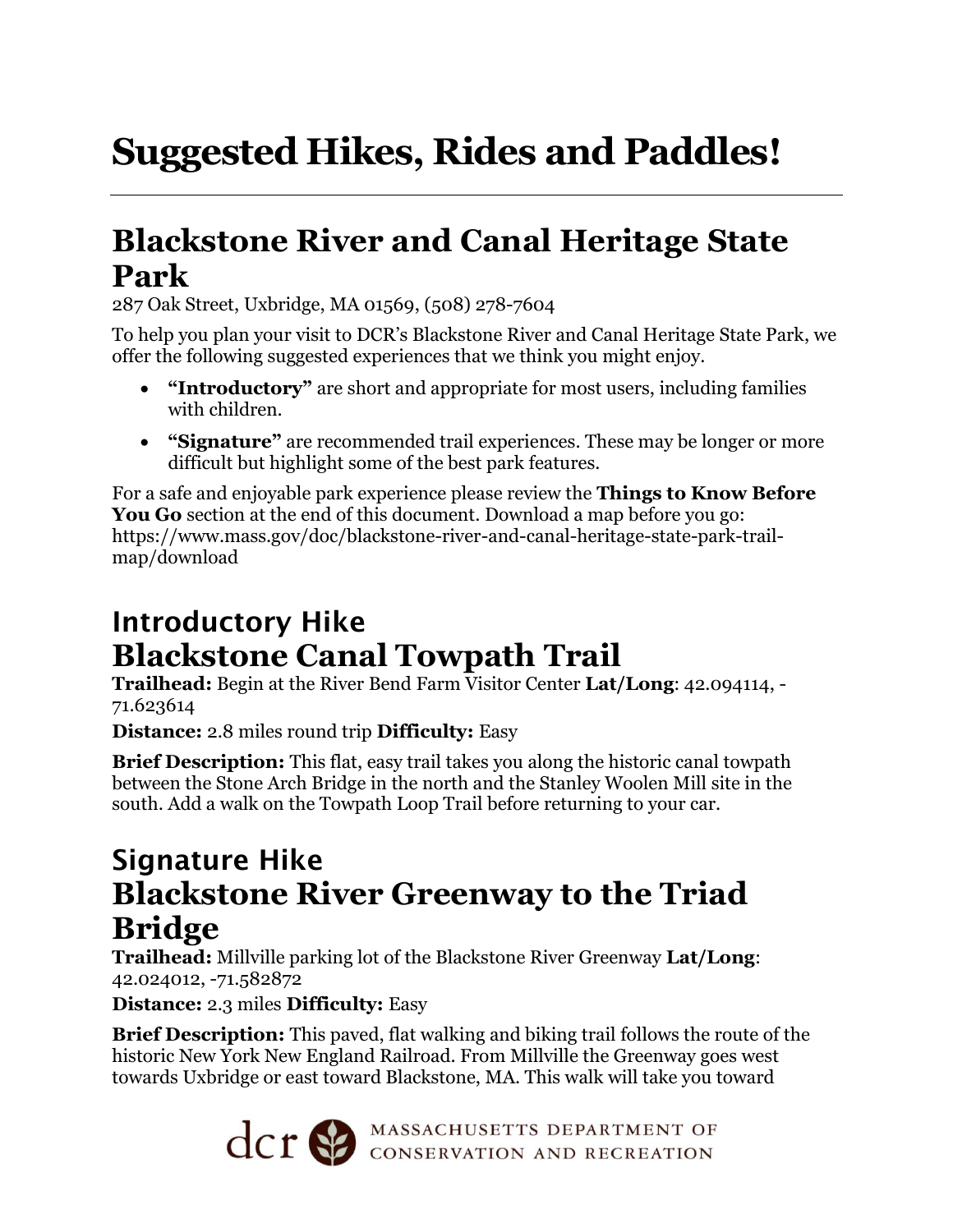Blackstone. On your way to the Triad bridge, stop at the Millville lock, found down the side trail to the river about  $3/4$  of a mile from the Millville parking lot. This lock is the best preserved on the route of the Blackstone Canal. The end destination of this walk is the Triad Bridge, a series of three railroad bridges that would have been built one on top of the other. The lower bridge is still in use by the Providence Worcester Railroad. The upper bridge was never completed, as the Grand Trunk Railroad when bankrupt shortly after building the pylons for the bridge. This walk is 2.3 miles round trip. As you walk this trail stay to the right and give the right of way to passing bicycles.

# Signature Hike **Goat Hill Trail**

**Trailhead:** Park at the Stone Arch Bridge on Hartford Avenue East or the River Bend Farm Visitor Center **Lat/Long**: 42.097482, -71.623679

**Distance:** 4.8 miles round trail **Difficulty:** Moderate

**Brief Description:** Hike the Goat Hill Trail north to Plumber's Landing along the Canal. You will pass the Goat Hill Lock, one of the 48 locks built to move boats up and down the 438 foot difference in elevation from Providence to Worcester, and one of the best preserved locks along the canal route. This hike offers abundant wildlife viewing opportunities along the path.

# Signature Hike **King Philip Trail to Lookout Rock**

**Trailhead:** Begin at the Parking Lot at Rice City Pond on Hartford Avenue East **Lat/Long**: 42.099478, -71.619159

**Distance:** 2.8 miles round trip **Difficulty:** Moderate

**Brief Description:** This trail begins on a wood road through the fields and picnic area and then winds up and down through the woods with wetland on the left. Eventually, it climbs somewhat steeply up to Lookout Rock with views of the Uxbridge Hills and the Blackstone River.

### Signature Paddle **River Bend Farm to Stanley Woolen Mill Paddle**

**Trailhead:** Stone Arch Bridge Portage **Lat/Long**: 42.097385, -71.623023 **Distance:** 2 miles **Difficulty:** Easy

**Brief Description:** Portage into the Blackstone Canal at the Stone Arch Bridge or at River Bend Farm Visitor Center. Paddle the slack water of the canal 1- 1.4 miles down to the Stanley Woolen Mill. If you would like a more challenging paddle you can portage into the river at the Stone Arch Bridge and paddle downstream to Stanley Woolen Mill,

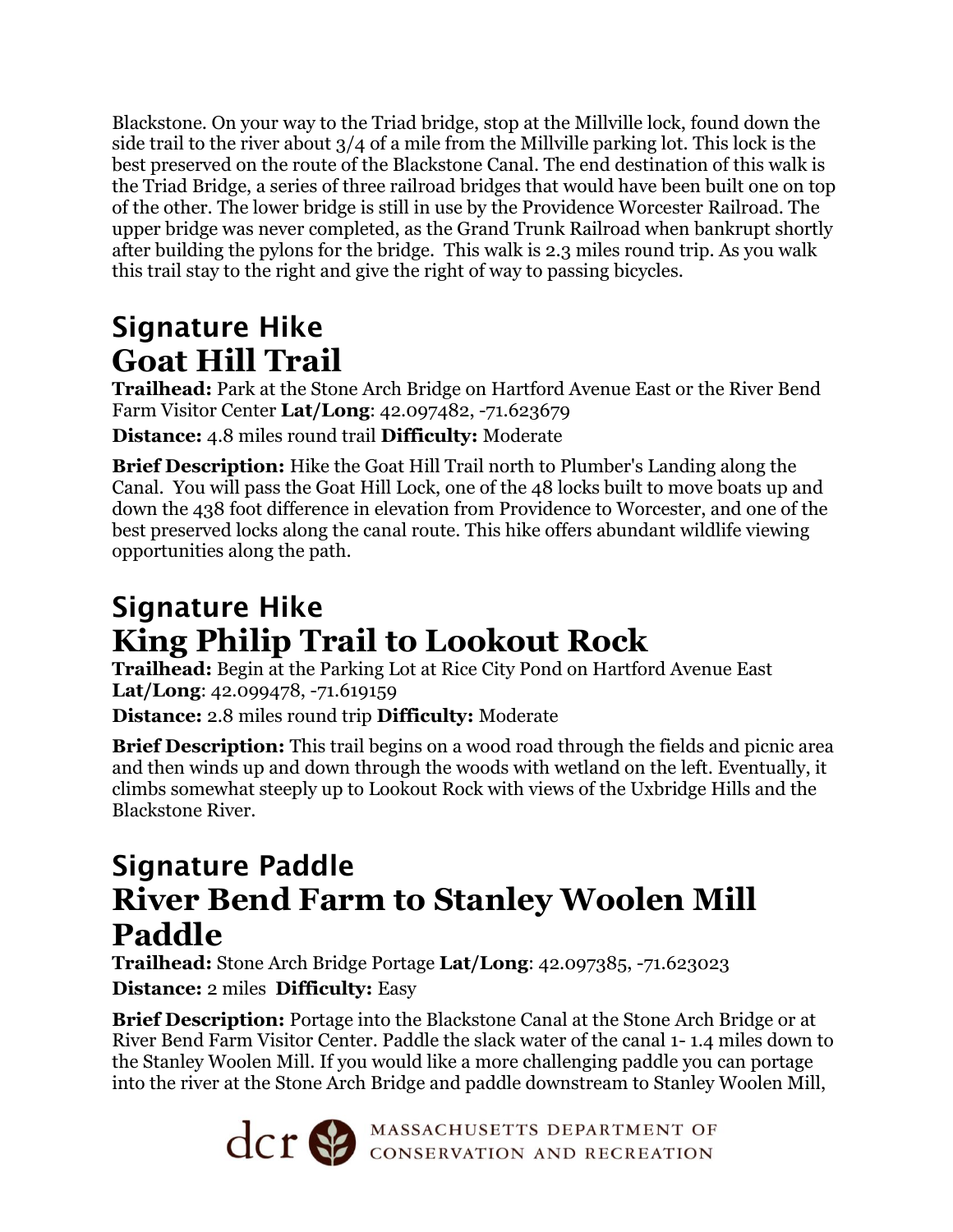just before the mill there is a portage out of the river and into the canal. Paddle the slack water of the canal to return to the Stone Arch bridge. Sights along this paddle include the Stone Arch Bridge a built in the 1860s, the Stanley Woolen Mill operating between the 1852 and the 1980s and the footings of Widow Willard's bridge an original farm bridge crossing the Blackstone Canal. The length of this paddle ranges from 2-3.5 miles on portage location and route taken.

#### Things to Know Before You Go

- **Time, distance, difficulty.** The average hiker pace is estimated at 1.5 miles per hour. Most distances are round-trip. Plan conservatively, start early. Be aware of weather and sunset. Trail difficulty ratings based on ruggedness and gradient are *easy, moderate*, or *difficult*.
- **Wear weather appropriate clothing,** layer for temperature changes. Bring sunblock. Wear appropriate and sturdy footwear.
- **Parking at trailheads.** [Parking fees](https://www.mass.gov/guides/parking-at-massachusetts-state-parks) may apply. Space may be limited. Be courteous to avoid blocking in others. Do not leave valuables in your car.
- **Bring a map and share your plans with someone.**
- **Drinking water** may not be available on site. Bring plenty!
- **Stay on designated trails.** Follow painted blazes and signs if available. Generally, double blazes indicate an intersection or direction change.
- **Pace & group size.** Keep your group together; hike only as fast as your group's slowest hiker or rider. Limit your group size to 12 people or fewer to lessen impacts.
- **Carry-in, carry-out all trash and personal belongings.** Follow the Leave No Trace outdoor ethics. [More information](https://lnt.org/why/7-principles/) here.
- **Know which parks are pet friendly.** Dogs are not permitted in DCR Water Supply Protection areas (such as Quabbin and Wachusett Reservoirs) and certain state parks. Always keep your dog leashed, 10-foot maximum. Always pick up after your dog and dispose of waste properly. [Complete guidelines](https://www.mass.gov/guides/dogs-in-dcr-parks) here.
- **Be aware of hunting seasons.** Wear blaze orange when appropriate. [More](https://www.mass.gov/hunting-regulations)  [information](https://www.mass.gov/hunting-regulations) here.
- **Wear a bicycle helmet** while biking. Riders age 16 and under mustwear a helmet. It is the law. [More information here.](https://www.mass.gov/info-details/massachusetts-law-about-bicycles)
- **Wear your PFD** while boating. A Personal Flotation Device (PFD), or life preserver, must be worn by boaters age 12 and under; and canoeists/kayakers from Sept. 15-May 15. [More information here.](https://www.mass.gov/service-details/boating-safety)